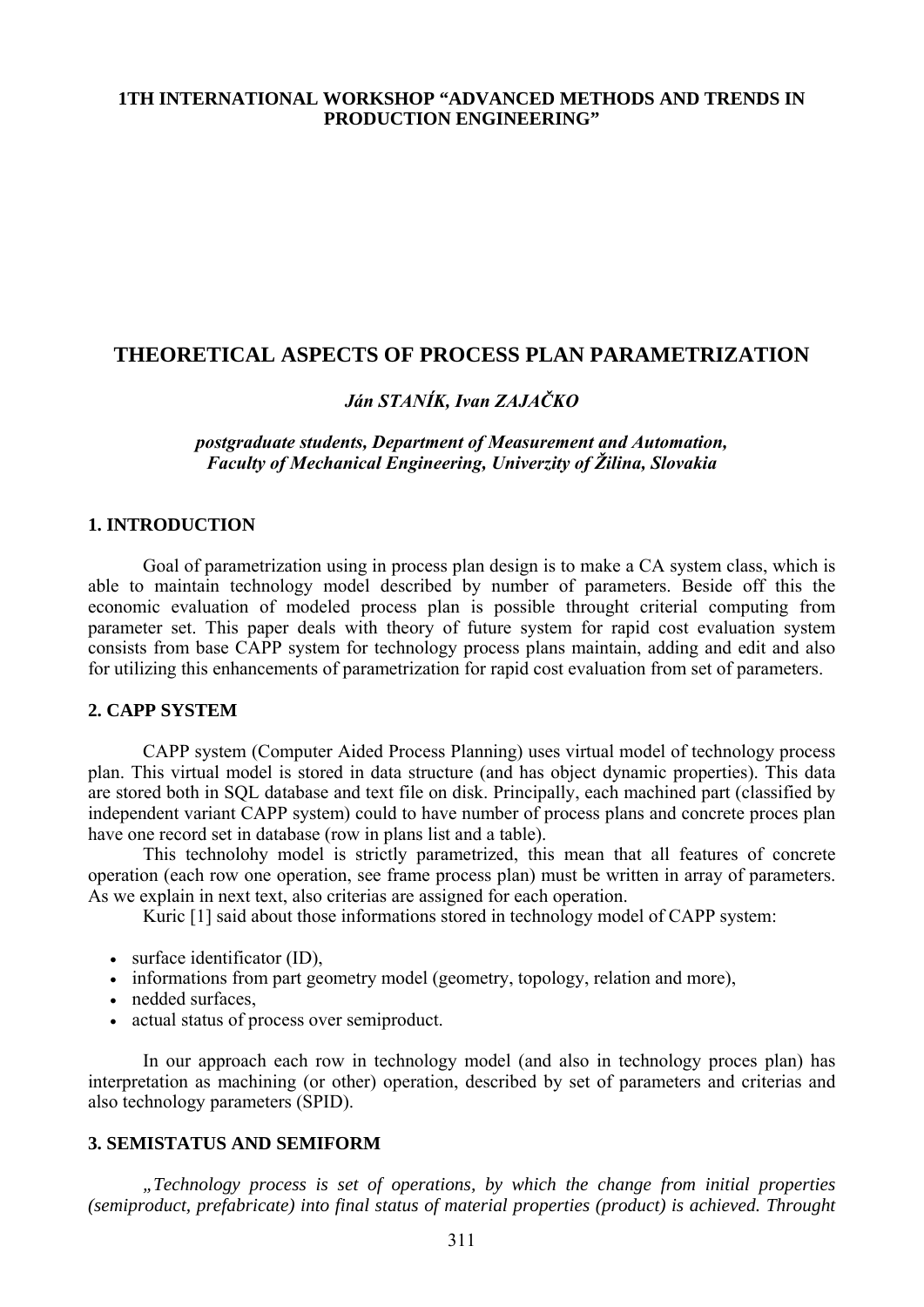*fade geometry and physical changes, the semproduct is during technology process transformed into final product. There some number of status part semi-finishing exists. Semiforms of product depend on gemoetry properties changes. Semistatus depend on physical changes."* (Kuric, I., [2]).

 Semiforms are defined by form of semi-finished part in concrete phase of machining (manufacturing). This form depend on previous semiform and on actual operation (going used). Chain of semiforms

$$
\left\{ \mathbf{d}_0, \mathbf{d}_1, \ldots, \mathbf{d}_k, \ldots, \mathbf{d}_{k+1}, \mathbf{d}_k \right\} \tag{1}
$$

is also prescribed technology process plan (history of creation). In this case transformation function can be defined

$$
\mathbf{d_i} = f(\mathbf{d_{i-1}}) \tag{2}
$$

Chain of semistatus as chain of realization operations:

$$
\{o_0, o_1, \ldots, o_i, \ldots, o_{k-2}, o_{k-1}\}\tag{3}
$$

 New terminology also load terminus the removed volume of material **oom**. It sign chain of geometry continuum changes during the manufacturing process. In case of forward process plan design those formulas stand:

$$
\mathbf{d}_0 - \mathbf{oom}_1 = \mathbf{d}_1
$$
  
\n
$$
\mathbf{d}_1 - \mathbf{oom}_2 = \mathbf{d}_2
$$
  
\n...  
\n
$$
\mathbf{d}_{k-1} - \mathbf{oom}_k = \mathbf{d}_k
$$
\n(4)

#### **4. PARAMETERS AND CRITERIAS**

 For overcovering many mechanical technologies (machining, cutting, casting, ...) we must to design data structures very universal, exactly to wide dynamics. For this reason, we had to create matrix of parameters, where each parameter has 2D vector definition:

$$
[\mathbf{P}] = [p_1, p_2, \dots, p_i, \dots, p_{m-1}, p_m]^{\mathrm{T}}
$$
\n(5)

 Size of matrix m is also count of operations. Each operation dispose with one parameter matrix. Vector  $p_l$  is planar definition of parameter, defining:

1. parameter's ID,

2. parameter's value – real number.

$$
[p_i] = (ID; val) \tag{6}
$$

 As example of concrete machining operation we explain the classic machining operation cycle, parametrization of the radial lathing (Fig. 1).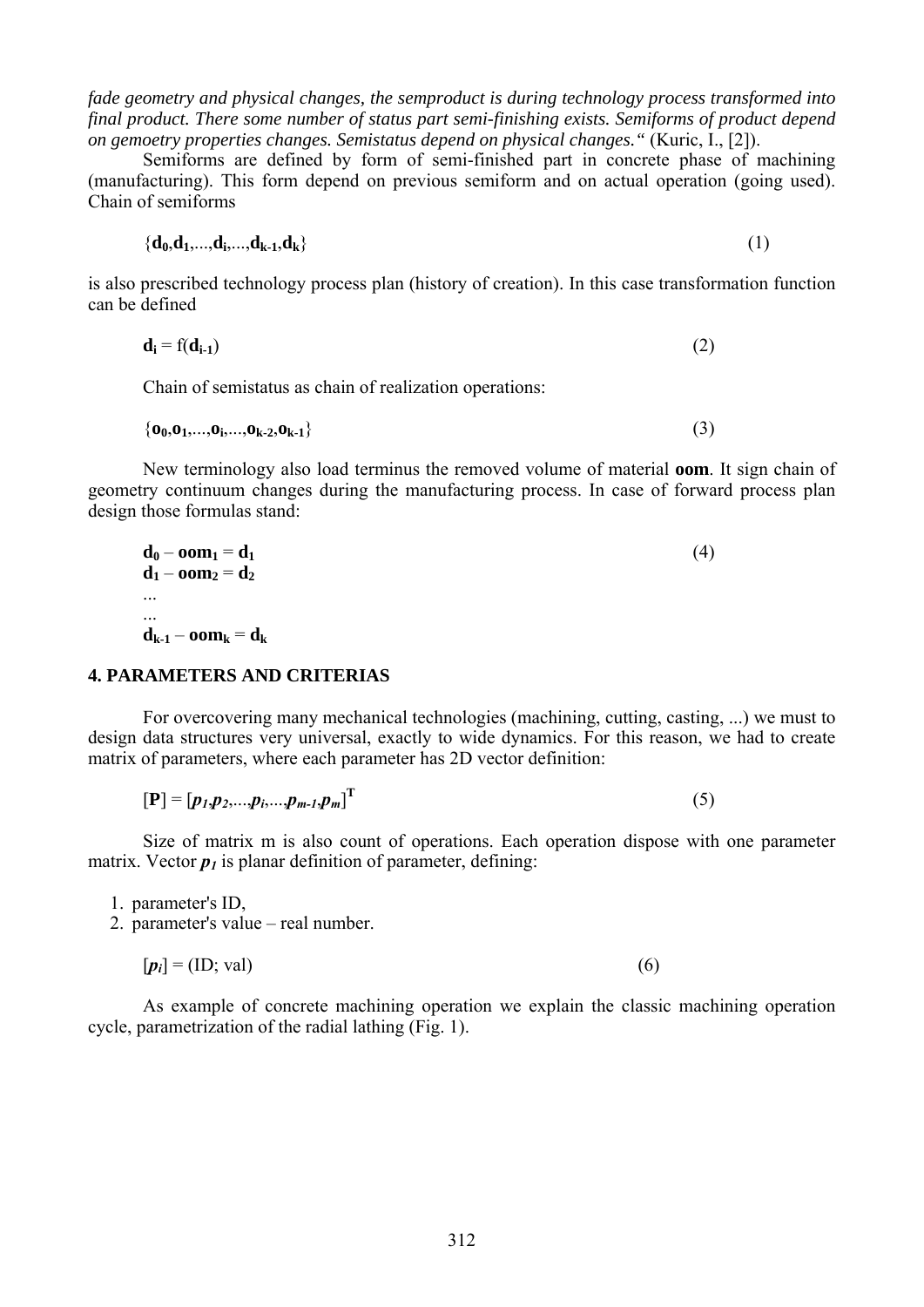

Fig. 1 Radial lathing

 We can to setup criteria build upon parameters matrix. These criterias depend on existing matrix of parameters throught criterial function G:

$$
\mathbf{k_i} = \mathbf{G}[\mathbf{P}] \tag{7}
$$
\n
$$
\mathbf{k_i} = \mathbf{G}[p_1, p_2, \dots, p_i, \dots, p_{m-1}, p_m]^{\mathrm{T}}
$$
\n
$$
[\mathbf{K}] = \mathbf{G}[\mathbf{P}]
$$

 Criterial matrix represents functional link for next computer processing to economic pointers, as working and idle times, working taxes, energies etc.

## **5. FORMULAS**

 For example from Fig. 1 we can to build some utilized expressions for time evaluation, where time will be economy evaluation from geometry and technolgy parameters:

$$
\mathbf{k}_{\mathbf{T}} = \mathbf{t}(\mathbf{l}, \mathbf{h}, f, \mathbf{a}_{\mathbf{p}}) \n\mathbf{k}_{\mathbf{T}} = \mathbf{t}(\mathbf{l}, \mathbf{h}, f) \n\mathbf{k}_{\mathbf{T}} = \mathbf{k}_{\mathbf{T1}} + \mathbf{k}_{\mathbf{T2}} + \mathbf{k}_{\mathbf{T3}} + \mathbf{k}_{\mathbf{T4}} + \mathbf{t}_{0}
$$
\n(8)

where

 $k_{T1} = (h + h_0)/f$  (9)

is non-machining time, during which the tool is going to the begin of the cut,

$$
\mathbf{k}_{\mathrm{T2}} = \mathbf{l} / f \tag{10}
$$

is time of main radial cutting,

 $k_{T3} = (h + h_0)/f'$  (11)

time of axial cutting and

$$
\mathbf{k}_{\mathrm{T4}} = \mathbf{l} / \mathbf{f'} \tag{12}
$$

is time to return into initial position.